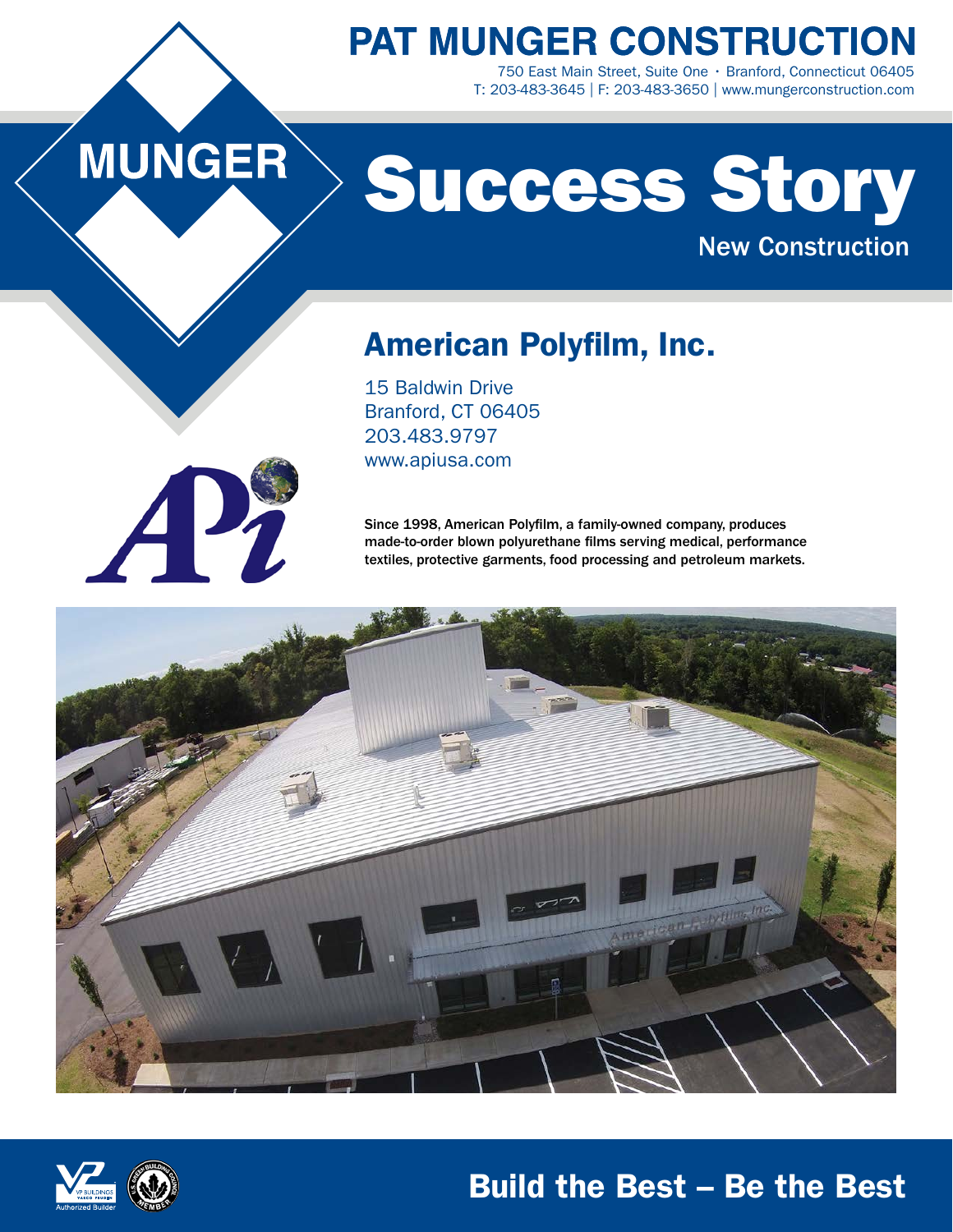## **SUCCESS STORY: American Polyfilm, Inc.**



## he Business Situation T

Growing demand and a new line of medical products required additional manufacturing capacity and the consolidation of production, storage and administrative functions that were located in multiple sites.

## CHALLENGE

To construct a new, state of the art, energy efficient facility, which features a 4-story steel tower that rises above the roofline to enable the blown film manufacturing process and to allow the film to cool and cure as it is drawn upward.

### **SOLUTION**

The new 27,500 sq. ft. Varco Pruden pre-engineered steel building includes a continuous beam frame system with tapered beams and interior columns. The exterior integrates a 24-gauge steel, galvalume coated, standing seam roof system with 26-gauge, galvalume, steel panel rib siding.

The interior includes a panel rib liner in production areas and dividing partition wall between warehouse and production areas. A 54 ft. high x 30 ft. wide x 100 ft. long landmark production tower rises above the roofline.

Architectural elements include careful window placement, single slope roof, window and door canopies, galvalume siding, polished concrete floors in offices, ceramic tile in bathroom and shower stalls, stainless steel cladded reception counters, and interior glass and wall systems.

Energy efficiency is a building hallmark. Skylights and windows provide natural daylighting with LED lighting throughout the facility. The EnergyStar rated HVAC system creates a positive air pressure environment that is "pumped up" with more filtered air than the outdoor space and minimizes the amount of untreated air infiltrating the building when doors are opened. The sloped roofing system was designed to maximize solar gain for a planned future PV Solar system installation.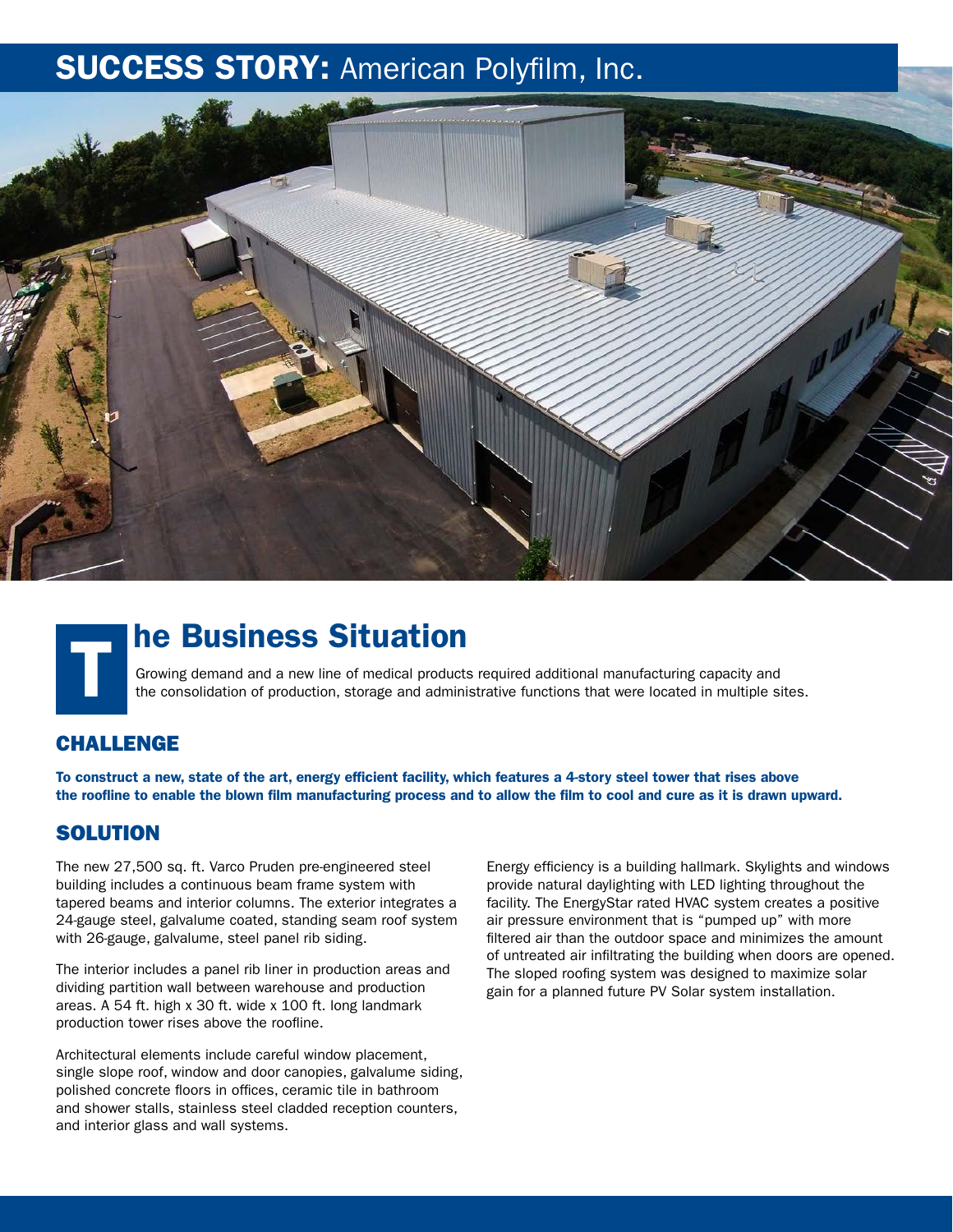## istinctive Approach To "Team Building"

APi owners had originally intended to find and buy an existing building for Munger to renovate and retrofit to suit their needs. After evaluating many prospects that required drastic building modifications, Munger recommended that they construct a new facility on a beautiful 5.3 acre site perfectly suited for APi's corporate headquarters and operations center.

Starting with a basic shell the team of APi, Terry Architecture and Munger worked side by side during iterative design, construction and estimating while the work was being done. They anticipated constant change in scope with ability to navigate multiple change orders that eventually lead to the optimal finished product.

"We had the ability to envision, but be practical," said Munger's project manager, Joe Pierandi. Anthony Terry worked closely with APi and Munger's estimating team of Steve Mansfield and Jeff Brown to find cost effective ways to make a technological "splash" with the new building.

APi owners wanted an aesthetically pleasing aeronautical look similar to the Porsche Stuttgart facility that they visited, so Munger recommended galvalume roof and side panels. Munger was able to meet their desire for a single slope classic looking roof in front but helped them to understand the need for a sloped roof away from the production tower to prevent future water damage. Also, Munger showed initiative by assuming the role of process engineer for the unique and challenging seamless integration of metal building, equipment platform steel fabrication and production equipment.

## esults R

The new facility will accommodate growing demand and enable significant business efficiencies from the consolidation of production,

storage and administrative functions that had been located in multiple sites.

- Doubled production capacity accommodates business growth.
- Consolidated operations saves time and money from process efficiencies.
- High employee morale is further enhanced by this new state of the art work environment.
- Aesthetics and process environment enhance credibility with customers.
- Differentiates APi from competitors by minimizing the amount of untreated outdoor air infiltrating the building.
- Exceeding state energy efficiency building code by 30% earned a \$90,000 rebate from Eversource.



## SUCCESS STORY: American Polyfilm, Inc. www.mungerconstruction.com